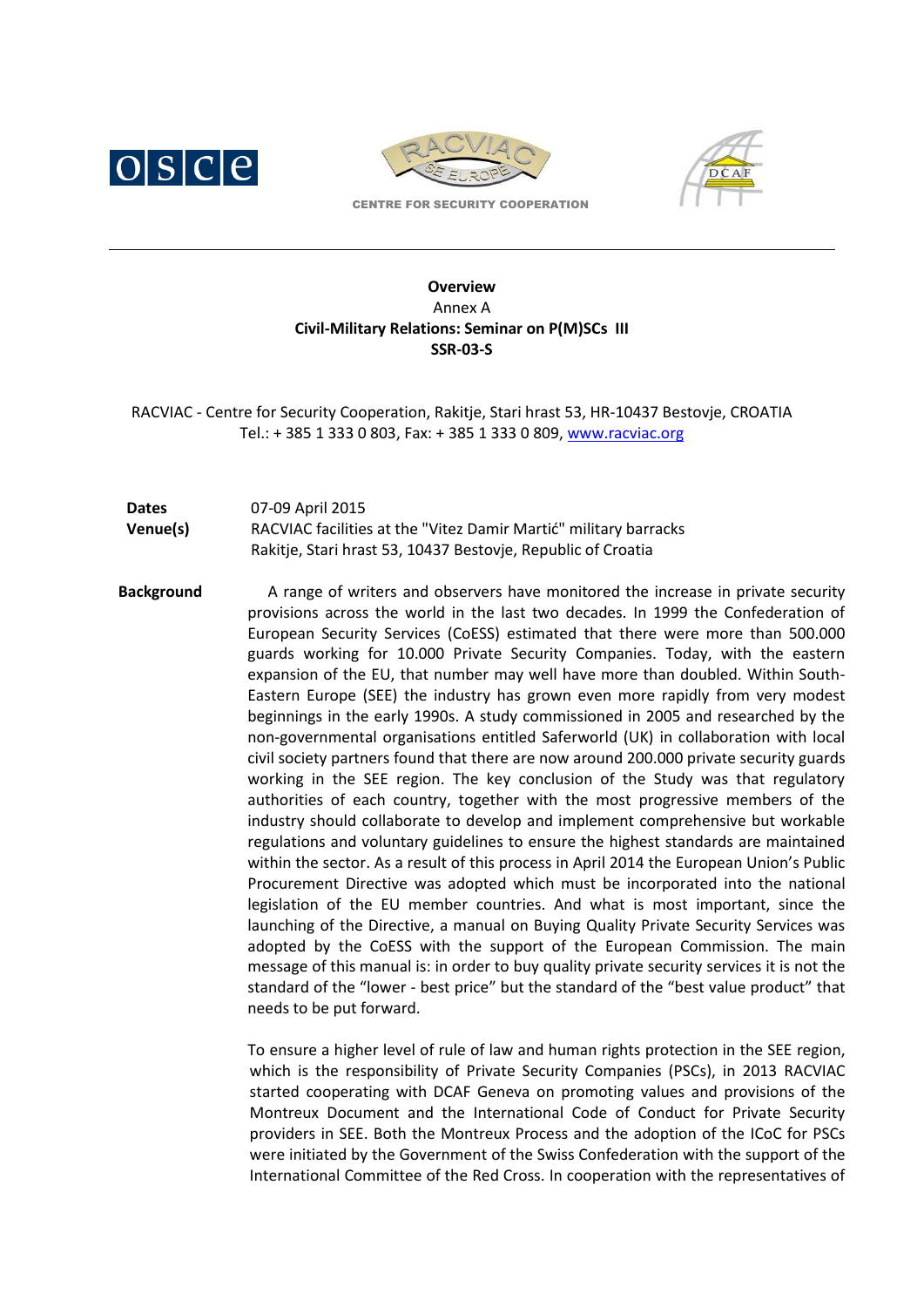17 states, PSCs affirm their responsibility to respect human rights and fulfil humanitarian responsibilities towards all those affected by their business activities. As a consequence of these processes in Europe and wider in the SEE region we can stress the importance of the agreement and of the launching of the Sarajevo Code of Conduct and Sarajevo Client Guidelines for Procurement and Private Security Companies, which were supplied with SEESAC's financial and technical support in September 2006.

The Seminar on P(M)SCs III is the third seminar in a series of similar events that has become a RACVIAC mid-term project focusing on the changes in Civil-Military Relations (CMR) and the effects of privatisation.

## **Purpose &**

**Objectives** The main reason to organise once again in 2015 a third seminar on this important topic is the need to continue reviewing and analysing the new developments concerning the phenomenon of the changing nature of Civil Military Relations as a result of the ongoing privatisation process in this increasingly important part of the Security Sector. An additional reason is the interest of the participants expressed during the last Seminar on P(M)SC II, which took place in RACVIAC in April 2014, to continue exchanging information among the interested public in the SEE region.

> The main objectives of the seminar are to support the promotion and implementation of the standards of the democratic control of the armed forces and to support the implementation of the new EU Directive on Public Procurement from April 2014 in SEE. In view thereof, the seminar will focus on the next items on the Agenda:

- Public interest and privatisation
- Outsourcing to what extent?
- Deregulation of the Private Security Sector to what extent? Between necessity and reality!
- The Montreux Process the Montreux Document on PMSCs current status
- Code of Conduct on Private Security Companies current status
- OSCE Code of Conduct and P(M)SCs
- EU's Public Sector Directive 2014-2024 implementation in the national legislation of the SEE countries, members or candidates for membership in the EU
- Manual: " Buying Quality Private Security Services " best value
- EU Directive on Critical Infrastructure Protection how to implement it?
- **Participants** Approximately 30 participants from RACVIAC members' parliaments, the national Ombudsman institutions for human rights protection, ministries of internal affairs, ministries of justice as well as representatives of Associations of P(M)SCs and NGOs, managers from P(M)SCs as well as experts from various institutions and think-tanks. Experts from relevant DCAF, OSCE, EU and CoESS departments are invited to take part in providing relevant information on the subject matter. In addition to the above-listed, attendees from all other associate members, observers and participants are invited to attend the seminar.